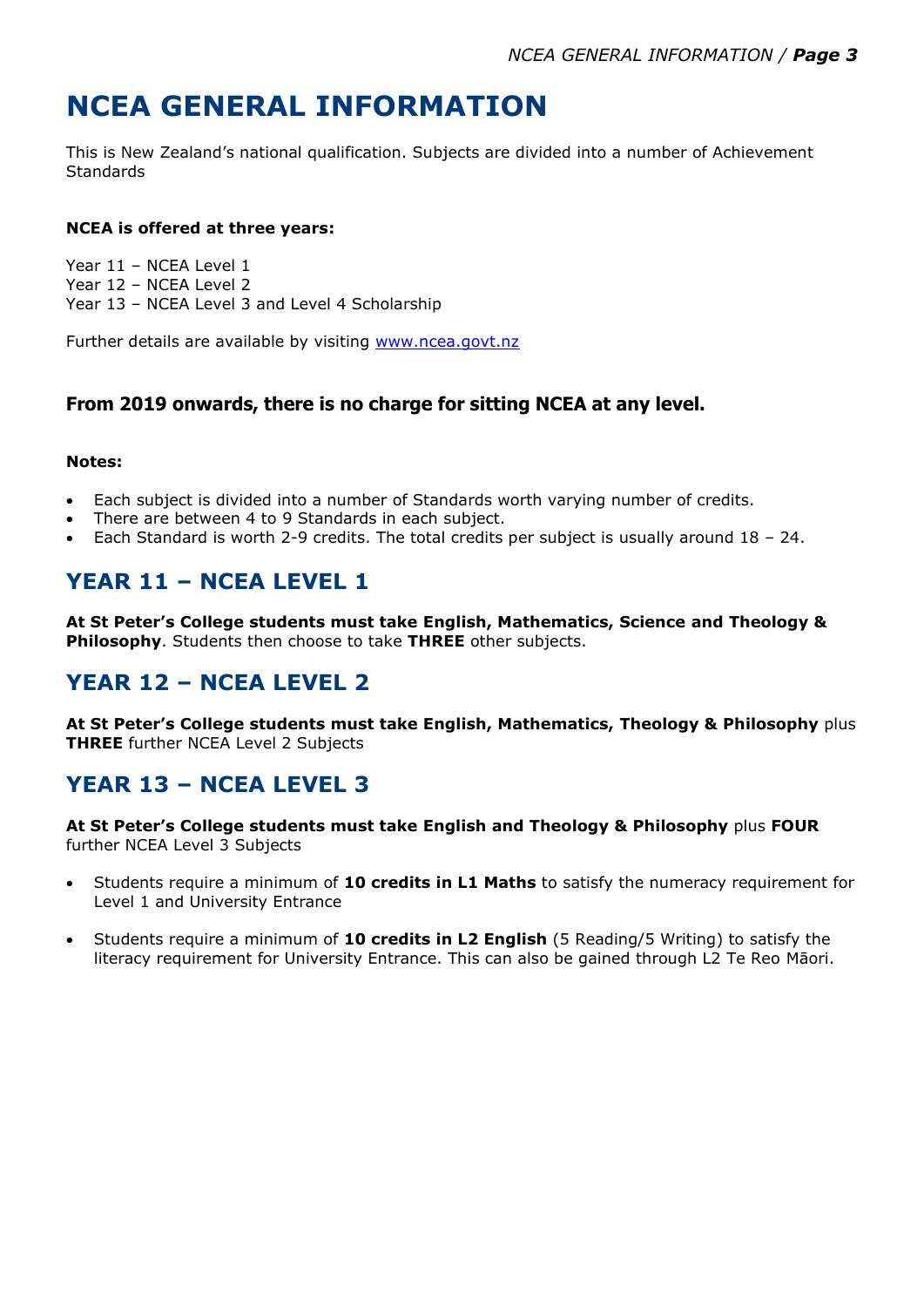# **GRADING**

### **NCEA LEVEL 1**

Awarded to students who gain a minimum of **80 credits** including **10 in Maths** (numeracy) and **10 in English/Te Reo** (Literacy)

### **NCEA LEVEL 2**

Awarded to students who gain a minimum of **80 credits**; **up to 20 from Level 1** and **at least 60 from Level 2 or above**

#### **NCEA LEVEL 3**

Awarded to students who gain a minimum of **80 credits**; **up to 20 from Level 2** and **at least 60 from Level 3**

#### **ENDORSEMENTS**

At each Level, students require **50 Excellence Credits** to gain an **NCEA endorsed with Excellence**, and **50 Merit** or **Excellence Credits** to gain an **NCEA endorsed with Merit or Excellence**.

## **UNIVERSITY ENTRANCE**

You will be qualified for entrance to New Zealand Universities if you have obtained:

#### 1. **A FULL PASS AT NCEA LEVEL 3**

- 2. **APPROVED SUBJECTS –** 14 credits in each of three approved subjects at Level 3.
- 3. **LITERACY** 10 credits at Level 2 or above, made up of:
	- a. 5 credits in reading
	- b. 5 credits in writing
- 4. **NUMERACY** -10 credits at Level 1 or above in Mathematics

**NOTE: The University of Auckland have increased their own literacy requirements. To enter any university course at Auckland, students need to have 17 credits at NCEA English Level 2 or 3.**

If you have any questions, please contact:

Mr Michael Mullin Deputy Headmaster, Curriculum [mmullin@st-peters.school.nz](mailto:mmullin@st-peters.school.nz)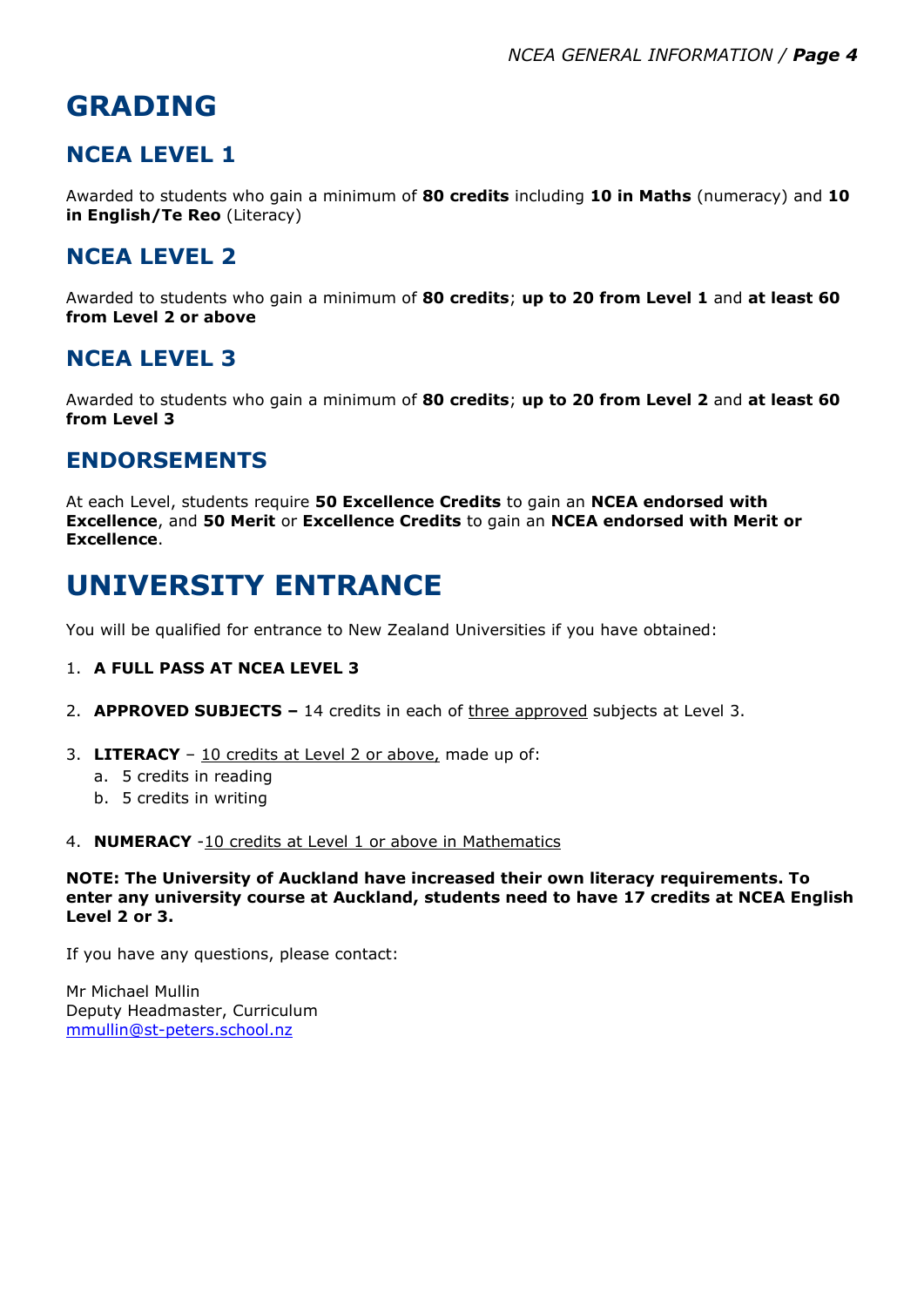## **FACULTIES & THEIR SUBJECT OPTIONS - NCEA LEVELS OVERVIEW -**

| <b>ACCOUNTING FACULTY</b>        |                                             |                                                           |                                                                                |  |
|----------------------------------|---------------------------------------------|-----------------------------------------------------------|--------------------------------------------------------------------------------|--|
| <b>SUBJECT</b>                   | <b>LEVEL 1</b><br><b>Entry Requirements</b> | <b>LEVEL 2</b><br><b>Entry Requirements</b>               | <b>LEVEL 3</b><br><b>Entry Requirements</b>                                    |  |
| <b>ACCOUNTING</b>                | Open Entry                                  | 9 Credits in Level 1<br>Accounting including<br>externals | 9 Credits in Level 2<br>Accounting including<br>externals                      |  |
|                                  |                                             | <b>ART FACULTY</b>                                        |                                                                                |  |
| <b>SUBJECT</b>                   | <b>LEVEL 1</b><br><b>Entry Requirements</b> | <b>LEVEL 2</b><br><b>Entry Requirements</b>               | <b>LEVEL 3</b><br><b>Entry Requirements</b>                                    |  |
| ART: DIGITAL or<br>PRACTICAL     | Year 10 Art                                 | <b>NOT OFFERED</b>                                        | <b>NOT OFFERED</b>                                                             |  |
| <b>DESIGN</b>                    | <b>NOT OFFERED</b>                          | 14 Credits in Level 1 Art                                 | 14 Credits in Level 2<br>Design + External<br>Portfolio                        |  |
| PAINTING/<br><b>ILLUSTRATION</b> | <b>NOT OFFERED</b>                          | 14 Credits in Level 1 Art                                 | 14 Credits in Level 2<br>Painting /Illustration +<br><b>External Portfolio</b> |  |
| <b>PHOTOGRAPHY</b>               | <b>NOT OFFERED</b>                          | 14 Credits in Level 1 Art                                 | 14 Credits in Level 2<br>Photography + Internal<br>and External Portfolio      |  |
|                                  |                                             | <b>COMMERCE FACULTY</b>                                   |                                                                                |  |
| <b>SUBJECT</b>                   | <b>LEVEL 1</b><br><b>Entry Requirements</b> | LEVEL <sub>2</sub><br><b>Entry Requirements</b>           | <b>LEVEL 3</b><br><b>Entry Requirements</b>                                    |  |
| <b>BUSINESS STUDIES</b>          | <b>NOT OFFERED</b>                          | 14 Credits in Level 1<br>Maths or English                 | 14 Credits in Level 2<br><b>Business</b>                                       |  |
| <b>ECONOMICS</b>                 | Open Entry                                  | 14 Credits in Level 1<br>Economics/Maths or<br>English    | 14 Credits in Level 2<br>Economics                                             |  |
| <b>ENGLISH FACULTY</b>           |                                             |                                                           |                                                                                |  |
| <b>SUBJECT</b>                   | <b>LEVEL 1</b><br><b>Entry Requirements</b> | <b>LEVEL 2</b><br><b>Entry Requirements</b>               | <b>LEVEL 3</b><br><b>Entry Requirements</b>                                    |  |
| <b>ENGLISH</b>                   | <b>COMPULSORY</b>                           | <b>COMPULSORY</b>                                         | <b>COMPULSORY</b>                                                              |  |
| <b>MEDIA STUDIES</b>             | <b>NOT OFFERED</b>                          | 14 Credits in Level 1<br>English                          | 14 Credits in Level 2<br>English                                               |  |
| <b>HUMANITIES FACULTY</b>        |                                             |                                                           |                                                                                |  |
| <b>SUBJECT</b>                   | <b>LEVEL 1</b><br><b>Entry Requirements</b> | <b>LEVEL 2</b><br><b>Entry Requirements</b>               | LEVEL 3<br><b>Entry Requirements</b>                                           |  |
| <b>GEOGRAPHY</b>                 | Open Entry                                  | 14 Credits in Level 1<br>Geography or English             | 14 Credits in Level 2<br>Geography                                             |  |
| <b>HISTORY</b>                   | Open Entry                                  | 14 Credits in Level 1<br>History or English               | 14 Credits in Level 2<br>History or Level 2<br>English                         |  |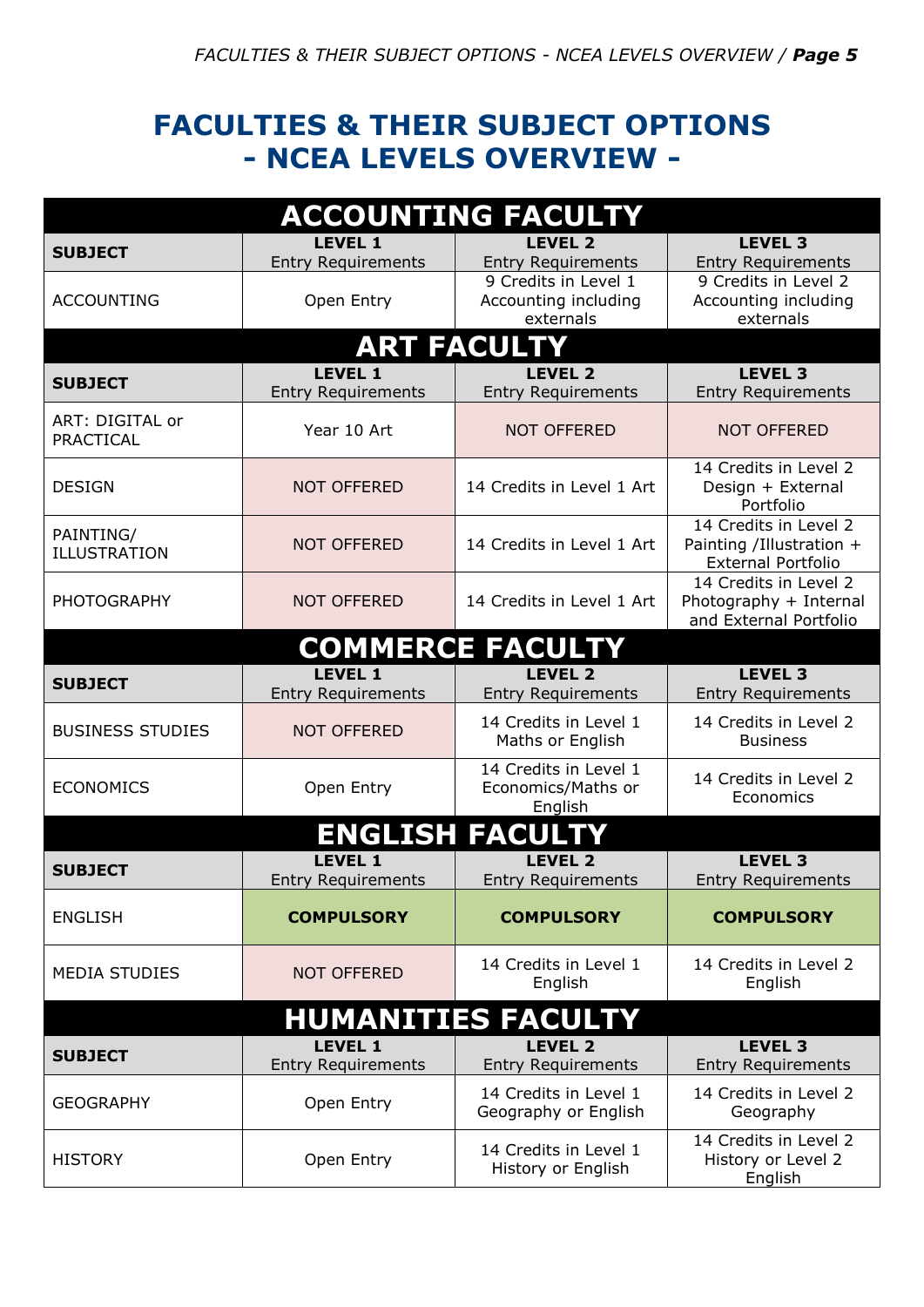| <b>LANGUAGES FACULTY</b>        |                                                   |                                                                                   |                                                                                   |  |
|---------------------------------|---------------------------------------------------|-----------------------------------------------------------------------------------|-----------------------------------------------------------------------------------|--|
| <b>SUBJECT</b>                  | <b>LEVEL 1</b><br><b>Entry Requirements</b>       | <b>LEVEL 2</b><br><b>Entry Requirements</b>                                       | <b>LEVEL 3</b><br><b>Entry Requirements</b>                                       |  |
| <b>CHINESE</b>                  | Year 10 Chinese                                   | 9 Credits in Level 1<br>Chinese                                                   | 9 Credits in Level 2<br>Chinese                                                   |  |
| <b>FRENCH</b>                   | Year 10 French                                    | 9 Credits in Level 1<br>French (including 1<br>external standard)                 | 9 Credits in Level 2<br>French (including 1<br>external standard)                 |  |
| <b>SPANISH</b>                  | Year 10 Spanish                                   | 9 Credits in Level 1<br>Spanish (including 1<br>external standard)                | 9 Credits in Level 2<br>Spanish (including 1<br>external standard)                |  |
| <b>TE REO MAORI</b>             | Year 10 Māori                                     | 12 Credits in Level 1<br>Māori                                                    | 10 Credits in Level 2<br>Māori                                                    |  |
|                                 |                                                   | <b>MATHEMATICS FACULTY</b>                                                        |                                                                                   |  |
| <b>SUBJECT</b>                  | <b>LEVEL 1</b><br><b>Entry Requirements</b>       | <b>LEVEL 2</b><br><b>Entry Requirements</b>                                       | <b>LEVEL 3</b><br><b>Entry Requirements</b>                                       |  |
| <b>MATHEMATICS</b>              | <b>COMPULSORY</b>                                 | <b>COMPULSORY</b>                                                                 | <b>NOT OFFERED</b>                                                                |  |
| <b>CALCULUS</b>                 | <b>NOT OFFERED</b>                                | 18 Credits at Level 1<br><b>Mathematics incl MCAT</b>                             | 16 Credits in Level 2<br>Mathematics with<br>Calculus                             |  |
| <b>STATISTICS</b>               | <b>NOT OFFERED</b>                                | 10 Credits at Level 1<br>Mathematics                                              | 10 Credits in Level 2<br>Mathematics                                              |  |
| <b>MUSIC FACULTY</b>            |                                                   |                                                                                   |                                                                                   |  |
| <b>SUBJECT</b>                  | <b>LEVEL 1</b><br><b>Entry Requirements</b>       | <b>LEVEL 2</b><br><b>Entry Requirements</b>                                       | <b>LEVEL 3</b><br><b>Entry Requirements</b>                                       |  |
| <b>MUSIC</b>                    | 2-3 years of Music<br>lessons on an<br>instrument | 3-4 years of Music<br>lessons on an<br>instrument. 14 Credits in<br>Level 1 Music | 4-5 years of Music<br>lessons on an<br>instrument. 14 Credits in<br>Level 2 Music |  |
| PHYSICAL EDUCATION (PE) FACULTY |                                                   |                                                                                   |                                                                                   |  |
| <b>SUBJECT</b>                  | <b>LEVEL 1</b><br><b>Entry Requirements</b>       | <b>LEVEL 2</b><br><b>Entry Requirements</b>                                       | <b>LEVEL 3</b><br><b>Entry Requirements</b>                                       |  |
| PHYSICAL EDUCATION              | Open Entry                                        | 14 Credits in Level 1 PE                                                          | 14 Credits in Level 2 PE<br>including 2.2 or 2.5                                  |  |